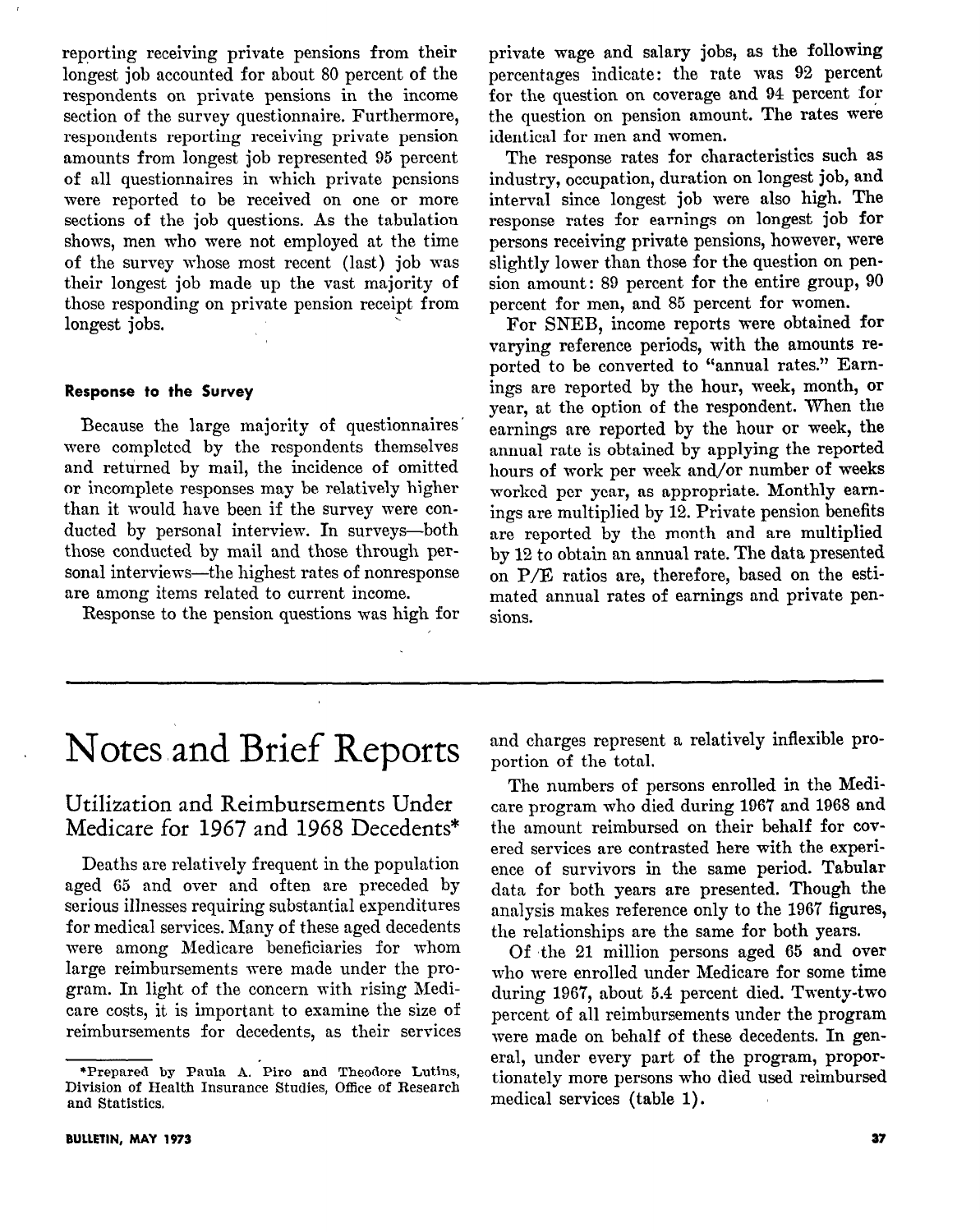|  |  | TABLE 1.—Number enrolled and percent served under Medicare, by type of service and survival status, 1967 and 1968 |  |  |  |  |
|--|--|-------------------------------------------------------------------------------------------------------------------|--|--|--|--|
|--|--|-------------------------------------------------------------------------------------------------------------------|--|--|--|--|

|                                                                                                                          | Total ever enrolled.<br>served in year                                                                                          |                                                                                                      | Persons served, alive<br>at end of year                                                                 |                                                                                                                      | Persons served who<br>died during year 1                                             |                                                                                                |
|--------------------------------------------------------------------------------------------------------------------------|---------------------------------------------------------------------------------------------------------------------------------|------------------------------------------------------------------------------------------------------|---------------------------------------------------------------------------------------------------------|----------------------------------------------------------------------------------------------------------------------|--------------------------------------------------------------------------------------|------------------------------------------------------------------------------------------------|
| Type of service reimbursed                                                                                               |                                                                                                                                 | Percent                                                                                              | Number<br>(in thou-<br>sands)                                                                           | Percent                                                                                                              | Number<br>(in thou-<br>sands)                                                        | Percent                                                                                        |
|                                                                                                                          |                                                                                                                                 |                                                                                                      |                                                                                                         | 1967                                                                                                                 |                                                                                      |                                                                                                |
|                                                                                                                          | 20.716                                                                                                                          |                                                                                                      | 19.602                                                                                                  |                                                                                                                      | 1.114                                                                                |                                                                                                |
| Hospital insurance and/or supplementary medical insurance<br>Both hospital insurance and supplementary medical insurance | 7.154<br>3,328<br>632<br>3.195<br>3.960<br>3.601<br>466<br>354<br>126<br>6.523<br>6.415<br>1.045<br>118                         | 34.5<br>16 1<br>3 <sub>0</sub><br>154<br>19.1<br>17.4<br>22<br>1.7<br>06<br>31.5<br>310<br>50<br>0.6 | 6.362<br>2,781<br>477<br>3.104<br>3.258<br>2.920<br>436<br>258<br>101<br>5.884<br>5.783<br>961<br>97    | 32.5<br>14.2<br>2 <sub>4</sub><br>15.8<br>16.6<br>14.9<br>2 <sub>2</sub><br>1.3<br>. 5<br>30.0<br>29.5<br>4.9<br>. 5 | 793<br>547<br>154<br>91<br>702<br>681<br>30<br>96<br>25<br>639<br>632<br>84<br>21    | 71.2<br>49.1<br>13.8<br>8.2<br>63 0<br>61.1<br>2.7<br>8.6<br>2.3<br>37.3<br>56.7<br>7.6<br>1.9 |
|                                                                                                                          | 1968                                                                                                                            |                                                                                                      |                                                                                                         |                                                                                                                      |                                                                                      |                                                                                                |
|                                                                                                                          | 21.055                                                                                                                          |                                                                                                      | 19.854                                                                                                  |                                                                                                                      | 1,201                                                                                |                                                                                                |
| Hospital insurance and/or supplementary medical insurance<br>Both hospital insurance and supplementary medical insurance | 7.884<br>3.573<br>461<br>3,850<br>$\ddot{\phantom{a}}$<br>4.034<br>3.897<br>148<br>401<br>164<br>7.423<br>7.251<br>1.364<br>136 | 37.4<br>17.0<br>2.2<br>18.3<br>19 2<br>18.5<br>.7<br>1.9<br>8<br>35 3<br>34 4<br>65<br>. 6           | 7.013<br>2.940<br>324<br>3.749<br>3.264<br>3.141<br>132<br>289<br>131<br>6,689<br>6.525<br>1,253<br>112 | 35 3<br>148<br>1.6<br>18.9<br>164<br>158<br>.7<br>1.5<br>.7<br>33 7<br>32.9<br>63<br>. 6                             | 871<br>632<br>137<br>102<br>769<br>756<br>16<br>112<br>33<br>734<br>726<br>112<br>24 | 72 5<br>52.7<br>11.4<br>85<br>64.0<br>62.9<br>1.3<br>9.3<br>2.7<br>61.1<br>60 5<br>9,3<br>2.0  |

Among the decedents, 71.2 percent had used sombolg the decedents, i.e. percent had used some reimbursed service, more than double the proportion for the Medicare population alive at the end of  $1967$  (32.5 percent). The average reimbursement recorded for decedents-\$1,157was also more than twice that paid out for survivors  $-$ \$522 (table 2).

With only one exception, every type of reimbursed service was used by proportionately more decedents than survivors. For users of supplementary medical insurance (SMI) services only, the percentage served was lower for decedents, as might be expected in a seriously ill population. Among all persons who used SMI services, reimbursements were almost twice as frequent for decedents than for survivors. The contrast among persons reimbursed for hospital insurance (HI) services was even greater: the percentage of decedents reimbursed was almost four times larger than the proportion for survivors.

The average reimbursement for services during the year is higher for decedents using most types

of covered services than the average for survivors. of covered services than the average for survivors Reimbursements for services in extended-care facilities and from home health agencies are exceptions, with average amounts lower for decedents than for survivors. These high average expenditures are reflected again in the proportion of all amounts reimbursed for the different Medicare services that went to persons dying in the year. The decedents accounted for 25 percent of all HI reimbursements and 14 percent of SMI.

#### **DISTRIBUTION OF REIMBURSEMENTS**

As noted in an earlier publication,<sup>1</sup> a small proportion of Medicare beneficiaries account for a disproportionately large share of the total reimbursements. Of all persons reimbursed in 1967, 'See Medicare: Health Insurance for the Aged, 1967, 1967, 1967, 1967, 1967, 1967, 1967, 1967, 1967, 1967, 1967,

<sup>&</sup>lt;sup>1</sup> See Medicare: Health Insurance for the Aged, 1967, Section 1: Summary, Social Security Administration, Office of Research and Statistics, 1971.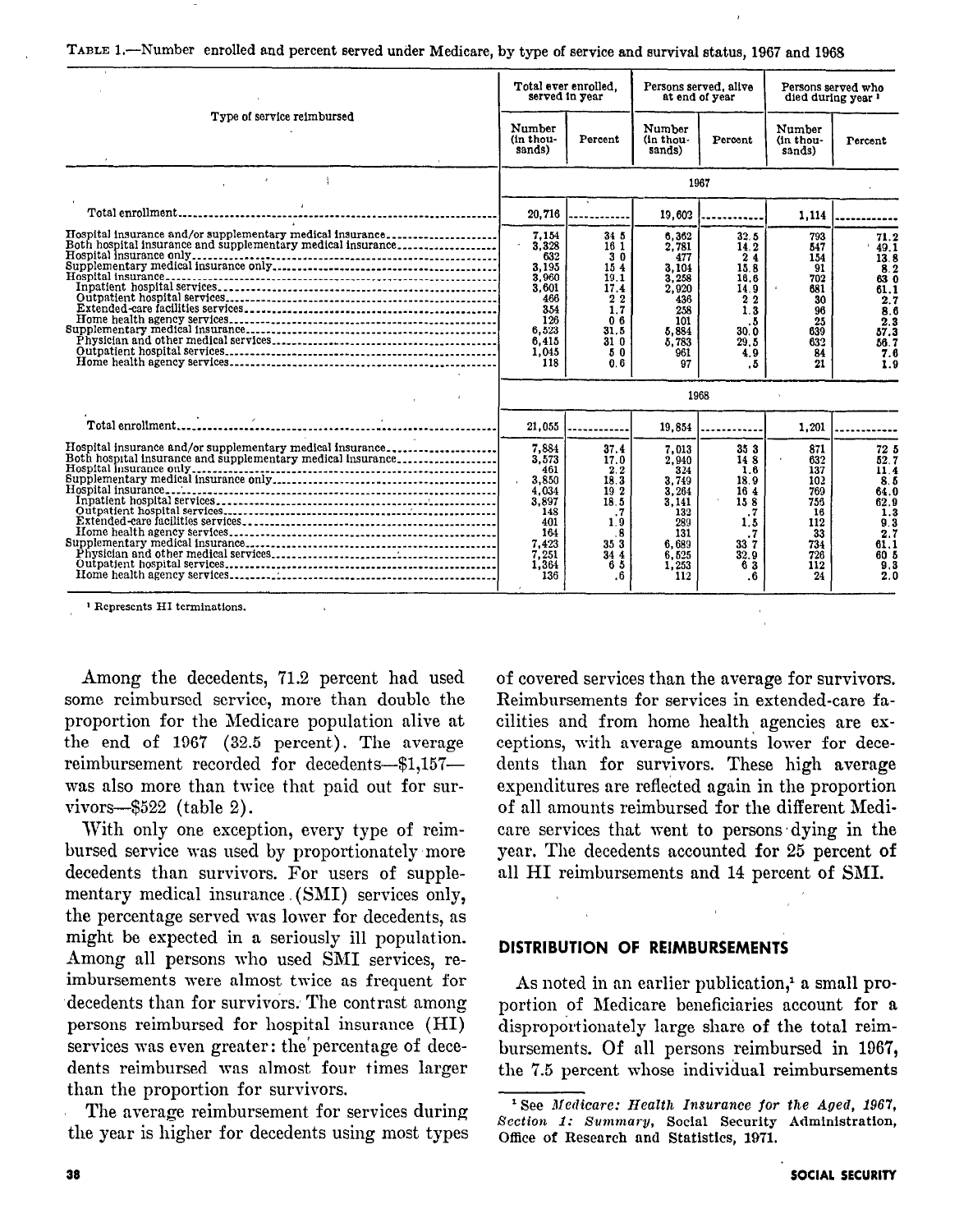| Type of service reimbursed                                                                                                                                                                                                                                                                          | All reimbursements                                                                                                                    |                                                                                 | Reimbursements for<br>persons alive at<br>end of year                                                                                 |                                                                                 | Reimbursements for persons<br>who died during year                                                                    |                                                                                      |                                                                                            |  |
|-----------------------------------------------------------------------------------------------------------------------------------------------------------------------------------------------------------------------------------------------------------------------------------------------------|---------------------------------------------------------------------------------------------------------------------------------------|---------------------------------------------------------------------------------|---------------------------------------------------------------------------------------------------------------------------------------|---------------------------------------------------------------------------------|-----------------------------------------------------------------------------------------------------------------------|--------------------------------------------------------------------------------------|--------------------------------------------------------------------------------------------|--|
| $\mathbf{v}$                                                                                                                                                                                                                                                                                        | Total (in<br>thousands)                                                                                                               | Average<br>amount                                                               | Total (in<br>thousands)                                                                                                               | Average<br>amount                                                               | Total (in<br>thousands)                                                                                               | Average<br>amount                                                                    | As percent<br>of all<br>reimburse-<br>ments                                                |  |
|                                                                                                                                                                                                                                                                                                     | 1967                                                                                                                                  |                                                                                 |                                                                                                                                       |                                                                                 |                                                                                                                       |                                                                                      |                                                                                            |  |
|                                                                                                                                                                                                                                                                                                     | \$4,238,633                                                                                                                           | \$592                                                                           | \$3.321.318                                                                                                                           | \$522                                                                           | \$917.315                                                                                                             | \$1.157                                                                              | 21.6                                                                                       |  |
| Both hospital insurance and supplementary medical insurance<br>Physician and other medical services                                                                                                                                                                                                 | 3,663.661<br>286.773<br>288.487<br>2.966,732<br>2.659.393<br>7,261<br>274.295<br>25,783<br>1,271,901<br>1,223,845<br>30.995<br>17.061 | 1.101<br>454<br>90<br>749<br>738<br>16<br>774<br>204<br>195<br>191<br>30<br>145 | 2.847.196<br>198,804<br>275.549<br>2.233,278<br>1,993,055<br>6,721<br>211.523<br>21,979<br>1,088,040<br>1.044.887<br>28,170<br>14,983 | 1.024<br>416<br>89<br>685<br>683<br>15<br>819<br>218<br>185<br>181<br>29<br>154 | 816,465<br>87,969<br>12.938<br>733.454<br>666,338<br>540<br>62.772<br>3.804<br>183,861<br>178,958<br>2,825<br>2.078   | 1.491<br>571<br>142<br>1.045<br>978<br>18<br>654<br>150<br>288<br>283<br>34<br>100   | 22.3<br>30.7<br>4.5<br>24.7<br>25.1<br>7.4<br>22.9<br>14.8<br>14.5<br>14.6<br>9.1<br>12.2  |  |
| $\mathcal{F}_{\mathcal{A}^{\mathcal{A}}}$                                                                                                                                                                                                                                                           | 1968                                                                                                                                  |                                                                                 |                                                                                                                                       |                                                                                 |                                                                                                                       |                                                                                      |                                                                                            |  |
|                                                                                                                                                                                                                                                                                                     | \$5,282,992                                                                                                                           | \$670                                                                           | \$4,101.647                                                                                                                           | \$585                                                                           | \$1,181,345                                                                                                           | \$1,356                                                                              | 22.4                                                                                       |  |
| Both hospital insurance and supplementary medical insurance<br>Hospital insurance only <b>contract the contract of the contract of the contract of the contract of the contract of the contract of the contract of the contract of the contract of the contract of the contract of the contract</b> | 4,684,100<br>236,738<br>362.937<br>3,769,172<br>3,401,047<br>2.091<br>327,393<br>38.642<br>1.513.821<br>1,437,023<br>54,620<br>22,178 | 1.311<br>513<br>94<br>934<br>873<br>14<br>817<br>236<br>204<br>198<br>40<br>164 | 3.600.430<br>153,217<br>348.414<br>2,811,910<br>2.525,786<br>1,863<br>251,303<br>32,959<br>1,289,738<br>1,220,593<br>49.692<br>19.453 | 1,225<br>472<br>93<br>861<br>804<br>14<br>870<br>252<br>193<br>187<br>40<br>174 | 1,083,670<br>83.521<br>14,523<br>957.262<br>875,261<br>228<br>76.090<br>5.683<br>224,083<br>216,430<br>4.928<br>2.725 | 1.713<br>611<br>143<br>1.244<br>1,158<br>15<br>680<br>174<br>305<br>298<br>44<br>114 | 23.1<br>35.3<br>4.0<br>25.4<br>25.7<br>10.9<br>23.2<br>14.7<br>14.8<br>15.1<br>9.0<br>12.3 |  |

TABLE 2.-Total and average reimbursements per person served under Medicare, by type of service and survival status, 1967 and 1968

were \$2,000 or more accounted for almost 40 percent of the amount reimbursed. When amounts paid out for illnesses of persons who died in 1967 are estimated separately, the concentration of large reimbursements amounts (as might be expected) is increased. The 19 percent of the decedents who were reimbursed amounts of \$2,000 or more accounted for more than half of the expenditures for all decedents (table 3). Of all persons with reimbursements at that level, 28 percent were beneficiaries who died in 1967.

## SOURCE AND QUALIFICATION OF DATA

In summarizing Medicare utilization and reimbursement of beneficiaries for whom HI coverage was terminated because of death either during 1967 or 1968, the number of deaths of enrollees was assumed to be the same as the number of terminations recorded in that program. The small number of deaths among persons insured for SMI only was ignored. Since termination of HI benefits occurs in the month following death,

1967 deaths include terminations in the period February 1967-January 1968.<sup>2</sup> Deaths in 1968 include terminations from February 1968 through January 1969. Selected tables paralleling figures published<sup>3</sup> earlier for the total Medicare population were prepared with respect to all HI benefit terminations. Except in table 3, utilization and, reimbursements for decedents were subtracted from figures for the total population to obtain the experiences for beneficiaries alive at the end of the year. In table 3, reimbursements by dollar class were estimated for all population groups.

The HI terminations are based on a total count of these events, but the utilization and reimbursement figures are inflated from records for a 5 percent sample of the population. The number

<sup>&#</sup>x27;Because of differences in the population covered and in the reports of age at death, as well as possible delays in recording deaths in the Social Security Administration file, these figures do not correspond exactly to data on deaths published by the Division of Vital Statistics, National Center for Health Statistics.

 $3 Medicare . . . 1967, Section 1: Summary, op. cit., and$ Medicare: Health Ineurance for the Aged, 1968, Section 1: Summary (in press).